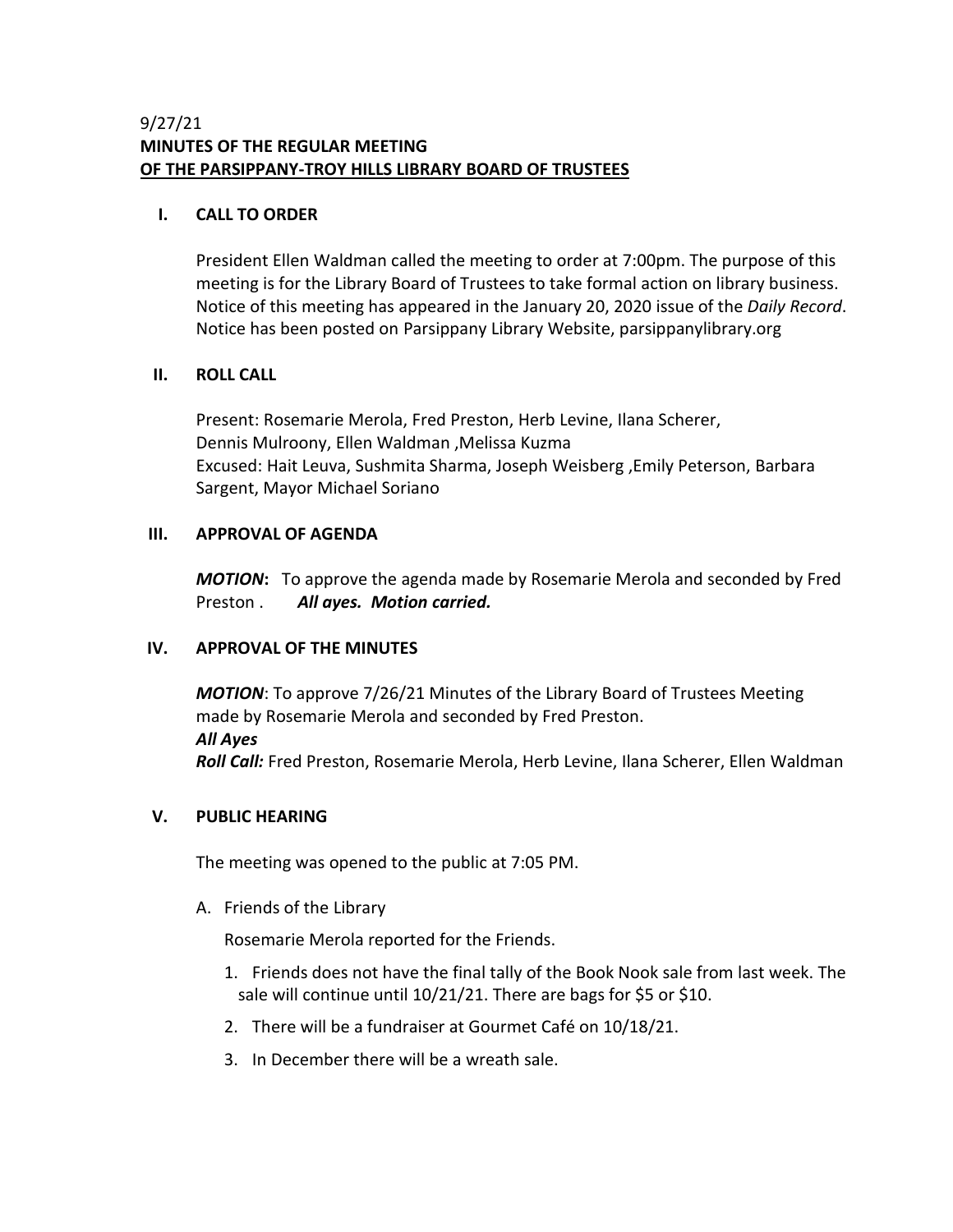#### **VI. REPORTS**

#### A. Finance

Melissa will make a budget presentation at a meeting Town on October 18<sup>th</sup>. Right now the Library only receives state mandated funding. The Library is asking for funds to cover opening on Sundays and to cover the Direct Install Programs. Funding for 2022 will be coming out in October. The Library audit has still not been completed but is tentatively scheduled for the first week of October. In order to satisfy the Construction Bond grant agreement, this year's audit will have to be completed and passed before June 1, 2022.

B. Buildings and Grounds

Melissa reported that Lake Hiawatha was given an extension for submitting the bondordinance until September  $7<sup>th</sup>$ . Janet Simon, the project manager, recommended an independent cost estimator. NASCO was hired and will present this to the library. It was also suggested we get a construction attorney.

Janet and Melissa have been working with the Lake Hiawatha staff to determine shelving needs.

In the Main Library it has been decided to cancel the contract with TK Elevator at the end of January 2022. The library will sign a single-year contract with Morris County Elevator.

A new door count system is being installed to count the number of visitors at the Main library. This will enable the library to see what the busiest and slowest hours and days are.

There was a fire inspection at both building and it was found that all of the 19 carbon monoxide detectors need to be replaced.

The handicap spots are being repainted and missing signs will be replaced.

The Lease for Mt Tabor Library was discussed. The Town attorney and the CMA attorney met. The proposal was for a 99 year lease at \$1 per year as long as the building stays as a Library. The question still is whether the Town will be willing to pay for the upkeep to the building.

C. Personnel

Nicholas Jackson was hired for the position of Information Services Manager. Bill Harrison will take over as manager of a combined department as Head of Technology and Customer Services. Connie Bermudaz has accepted the position of Teen Librarian and Kerrie Jones will be the Children's Librarian. Daksha Raval was hired on August 23, 2021 as a Part Time library assistant in Customer Service at the Main Library.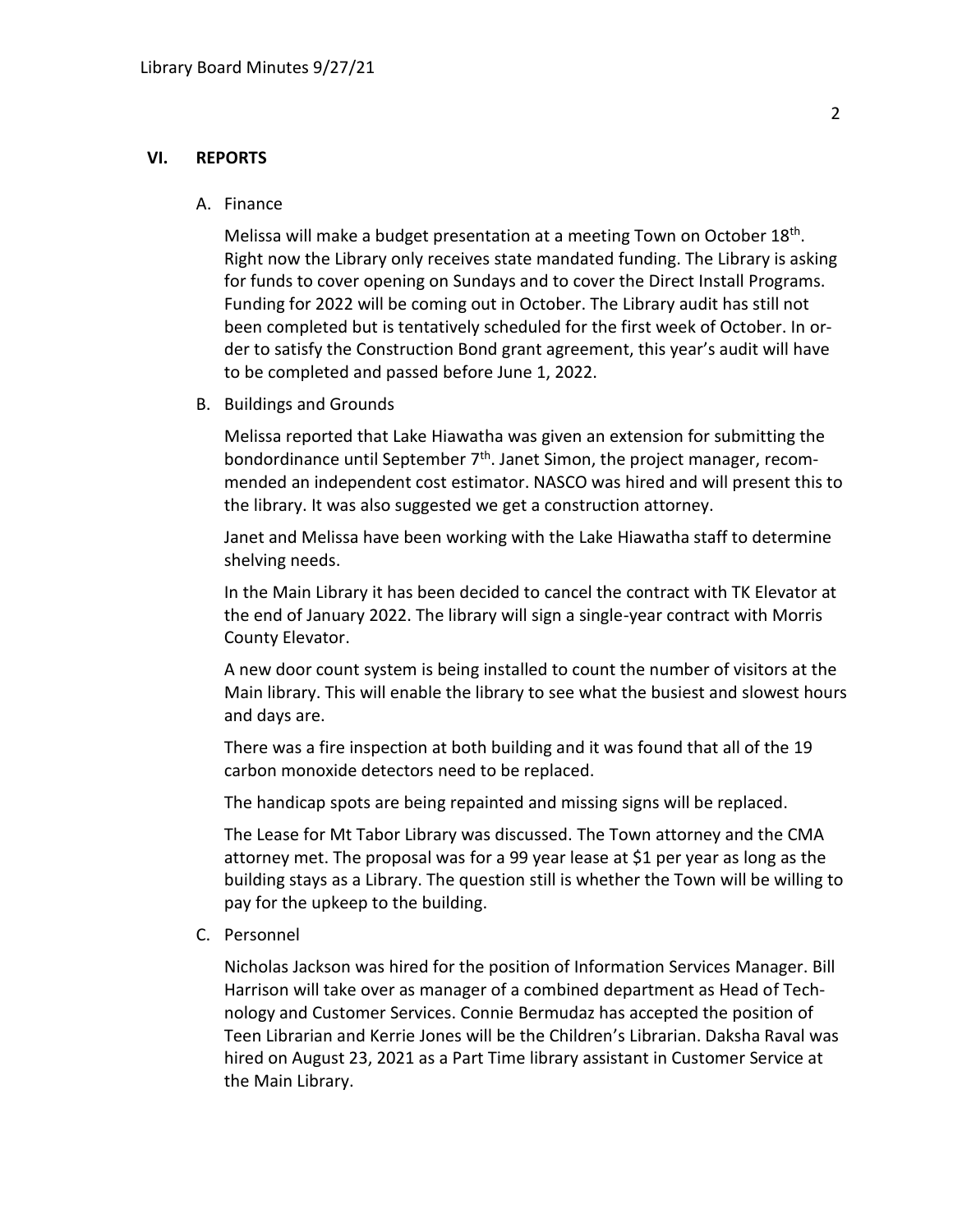Melissa proposes increasing the hourly rate for Library Assistants to \$15 or \$16 depending on length of service.

D. Policy

Rosemarie reported that the committee met to discuss three policies.

E. Technology and Strategic Planning

No Report

## **VII. UNFINISHED BUSINESS**

Summer reading wrapped up at the end of August. There were a total of over 1500 participants and there were many fun contests. A Story Walk was set up on the outside lawn.

The Main and Lake Hiawatha Libraries have started a "floating" collection for audiobooks, Playaways and Wonderbooks. Wherever an item is returned it will stay at that library.

Melissa will be applying for the "Ready for Anything" grant to buy 6 Chromebooks with Wi-Fi hotspots to lend at Lake Hiawatha.

The Mt Tabor lease is an ongoing discussion.

- VIII. OLD BUSINESS
- IX. NEW BUSINESS

2022 Board Meeting dates.

The Library will switch closing on Columbus day to closing on Juneteenth instead (observed June  $17<sup>th</sup>$  in 2022).

The Board approved three policies:

\* Library Security Policy

\*Open Policy Records Policy

\*Quarantine/Travel Policy

There was a security issue which the Board had to discuss. A man exposed himself and urinated in the Library parking lot. It is the same person who was warned a few months ago after an altercation with our Security Guard regarding wearing a mask. Melissa would like him banned from the Library for a violation of code of conduct. Since this is his second offense it was voted on by the Board to ban him for 6 months from both the Main and Lake Hiawatha Libraries , the parking lot and property around them. After the six months, Dennis suggested having some sort of re-entry